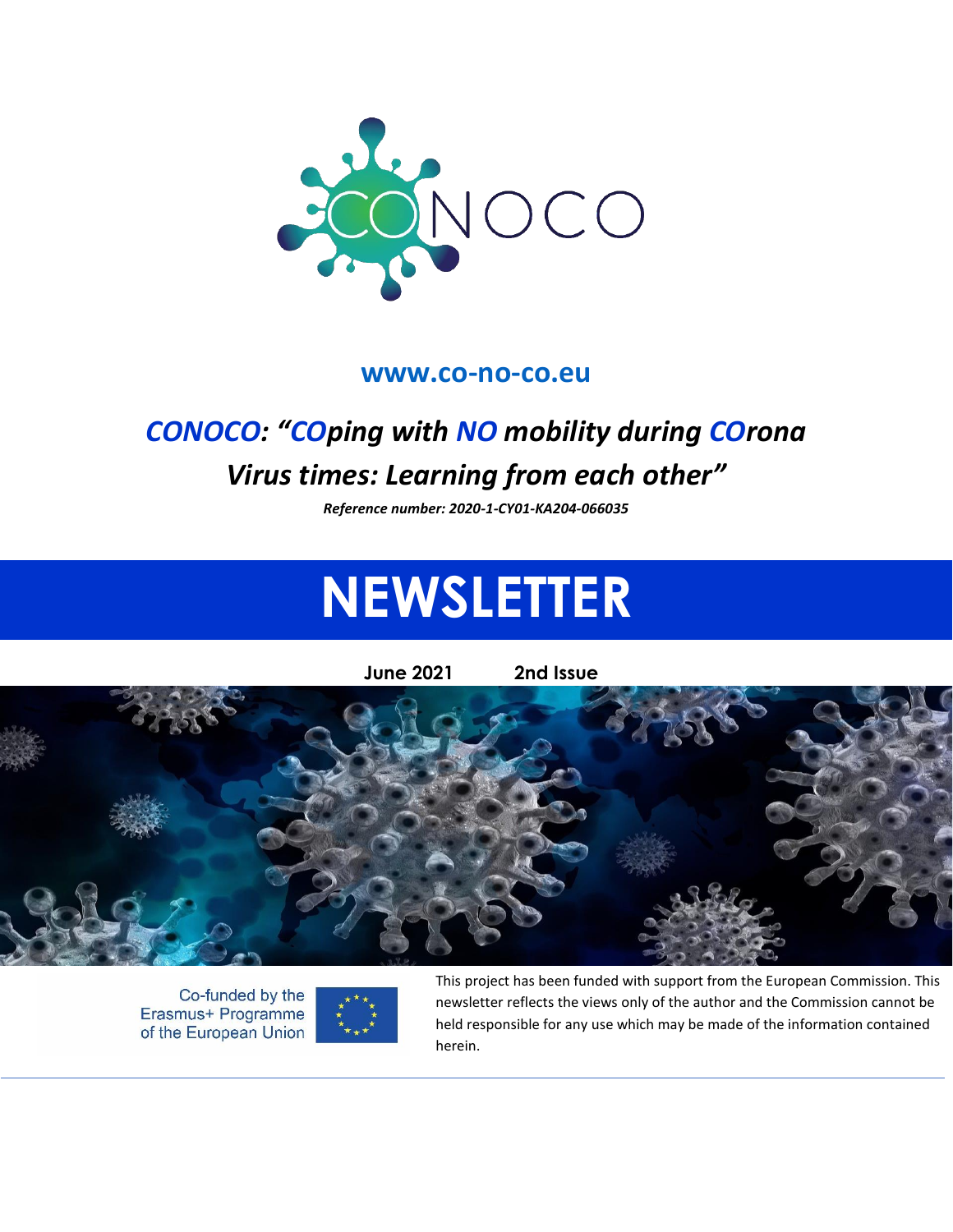# **CONOCO project is launched… Eight months later**

The CONOCO: "COping with NO mobility during COrona Virus times: Learning from each other" project is an ERASMUS+ funded project that started on 1st of October 2020 under the coordination of the European Association of Erasmus Coordinators (Cyprus base) and a partnership of 6 other organizations, namely, Volkshochschule Schrobenhausen EV, Germany, the University of Aegean, Greece, the Liceul Teoretic "Tudor Arghezi", Romania, the Associazione Ada, Italy, ITIS P. Paleocapa, Italy and the Universitea Petrol si Gaze Ploiesti, Romania. The aim of this project is to collect good practices from the partner countries and beyond, on how the European employees-employers, educators-students, parents-grandparents, were coping with no mobility during lockdowns.

The following results and deliverables are planned:

1. A comprehensive E-book, with a collection of good- practices of how people from the categories above cope with No- Mobility during the Covid-19 outbreak.

2. Development of Video Testimonials, where people who belong in the categories mentioned above share their personal experiences/points of view with No- Mobility during the Covid-19 outbreak.



# **LAST CALL - SURVEY INVITATION**

## *(All Europeans are invited to Contribute)*

We would appreciate your feedback in the project's online questionnaire regarding the lockdown period caused by the corona virus pandemic. This questionnaire is going to provide us with a collection of information on how people were able to stay active and how they were coping with their everyday lives in the lockdown period all around Europe. The information gathered will form a collection of goodpractices of how people cope with No- Mobility during the Covid-19 outbreak.

The questionnaire is addressed to people of all ages (from students to senior citizens). All responses will remain confidential and secure. You can contribute to the CONOCO project by providing us 10 minutes of your time to complete the questionnaire. Every answer we receive helps us in our research efforts.

#### **Please click [here](https://co-no-co.eu/survey/) to complete the survey.**